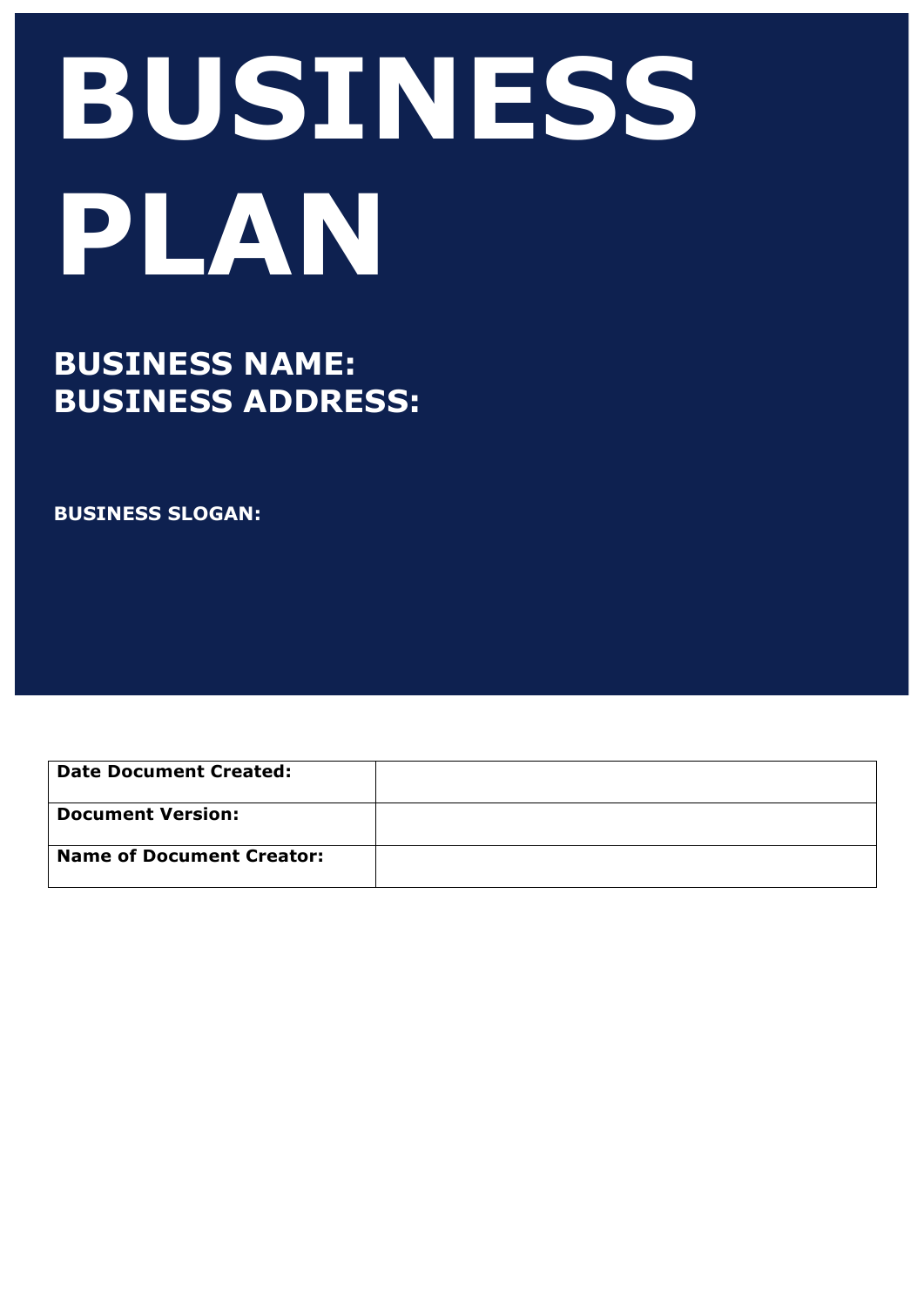#### **BUSINESS PLAN CONTENTS**

#### **Sections Page Number**

| <b>Business Background</b><br>1 Executive Summary<br>2 Business Details & Structure<br>3 Ownership & Personnel | 3<br>$\frac{3}{4}$<br>5 |
|----------------------------------------------------------------------------------------------------------------|-------------------------|
| <b>Business Vision &amp; Strategy</b>                                                                          | 6                       |
| 4 Business Mission, Aims, Goals & Objectives                                                                   | 6                       |
| <b>Products &amp; Services</b>                                                                                 | $\overline{\mathbf{z}}$ |
| 5 Current & Future Products & Services                                                                         | $\overline{7}$          |
| 5 Business Assets                                                                                              | $\overline{7}$          |
| 6 Proprietary Rights & Legal Requirements                                                                      | 8                       |
| <b>Marketing</b>                                                                                               | 9                       |
| 7 Marketing & Customers                                                                                        | 9                       |
| 8 Pricing                                                                                                      | 10                      |
| 9 Promotion & Advertising                                                                                      | 11                      |
| 10 Competitor Analysis                                                                                         | 12                      |
| 10 SWOT Analysis                                                                                               | 12                      |
| <b>Operations</b>                                                                                              | 13                      |
| 11 Operations & Risk                                                                                           | 13                      |
| 12 Employee & Supplier Requirements                                                                            | 14                      |
| 13 Building & Equipment                                                                                        | 15                      |
| <b>Finance &amp; Capital</b>                                                                                   | 16                      |
| 14 Financial Strategy                                                                                          | 16                      |
| 15 Startup Costs                                                                                               | 17                      |
| 16 Profit & Loss Statement                                                                                     | 18                      |
| 17 Cashflow Forecast                                                                                           | 19                      |

#### *DOCUMENT INSTRUCTIONS*

#### • *DON'T FORGET TO DISCARD THE GUIDANCE IN RED*

• *This Business Plan Template will take you through everything you need to write a professional plan with clear guidance on what to include in each section*

• *Use this to ensure investors fully understand and buy into your dream*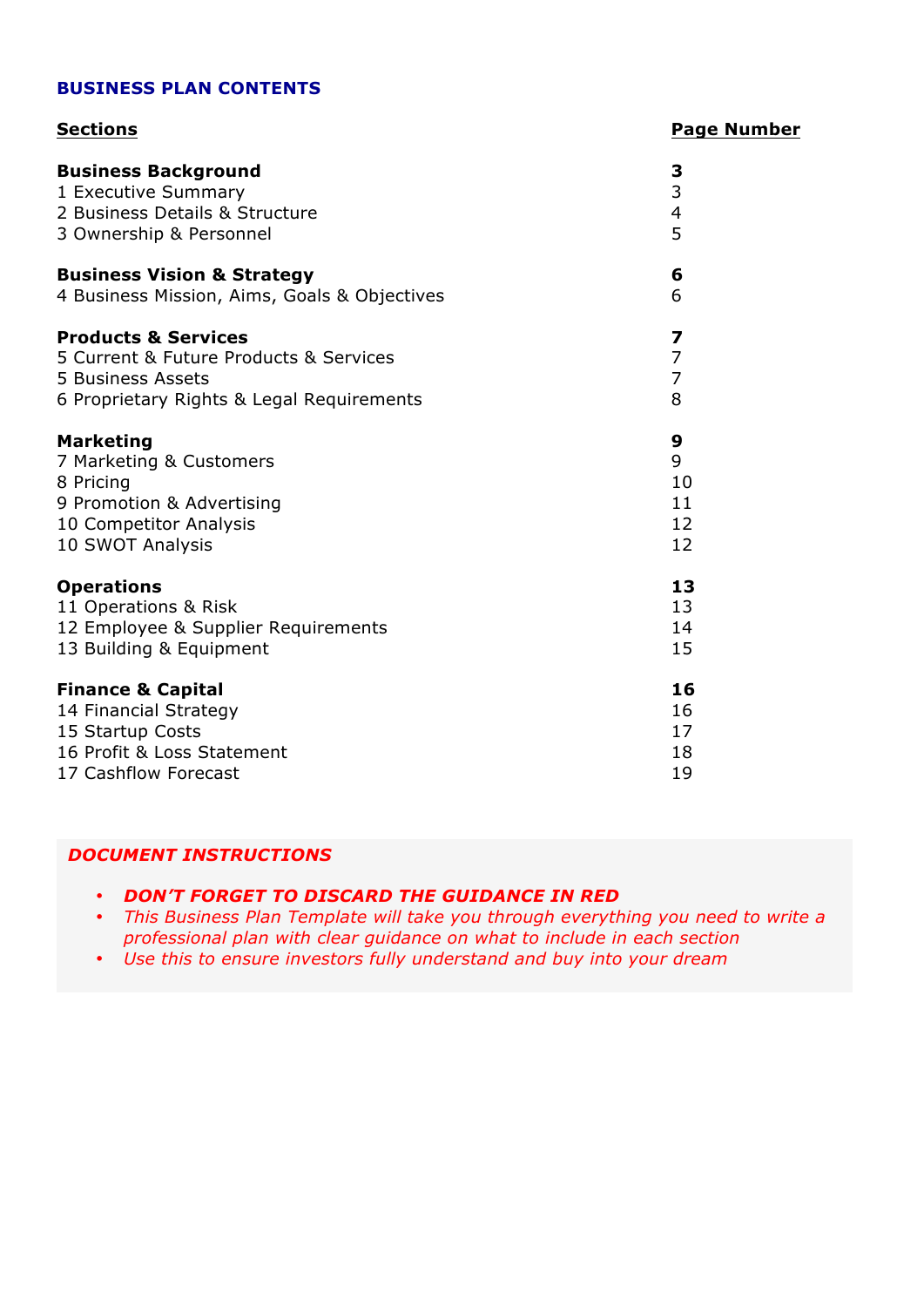#### **1. EXECUTIVE SUMMARY**

*This is a brief summary or introduction about your business (Write this at the end):*

- *Is this an existing business or a start-up?*
- *If this is an existing business, then what are its key achievements so far?*
- *What problem does your business solve?*
- *What products or services does your business sell?*
- *Will your products or services change or grow overtime?*
- *What is your target market?*
- *What is your target industry?*
- *Who are your target customers?*
- *Will your target market, industry, or customers change overtime?*
- *What are your financial highlights?*

…………………………………..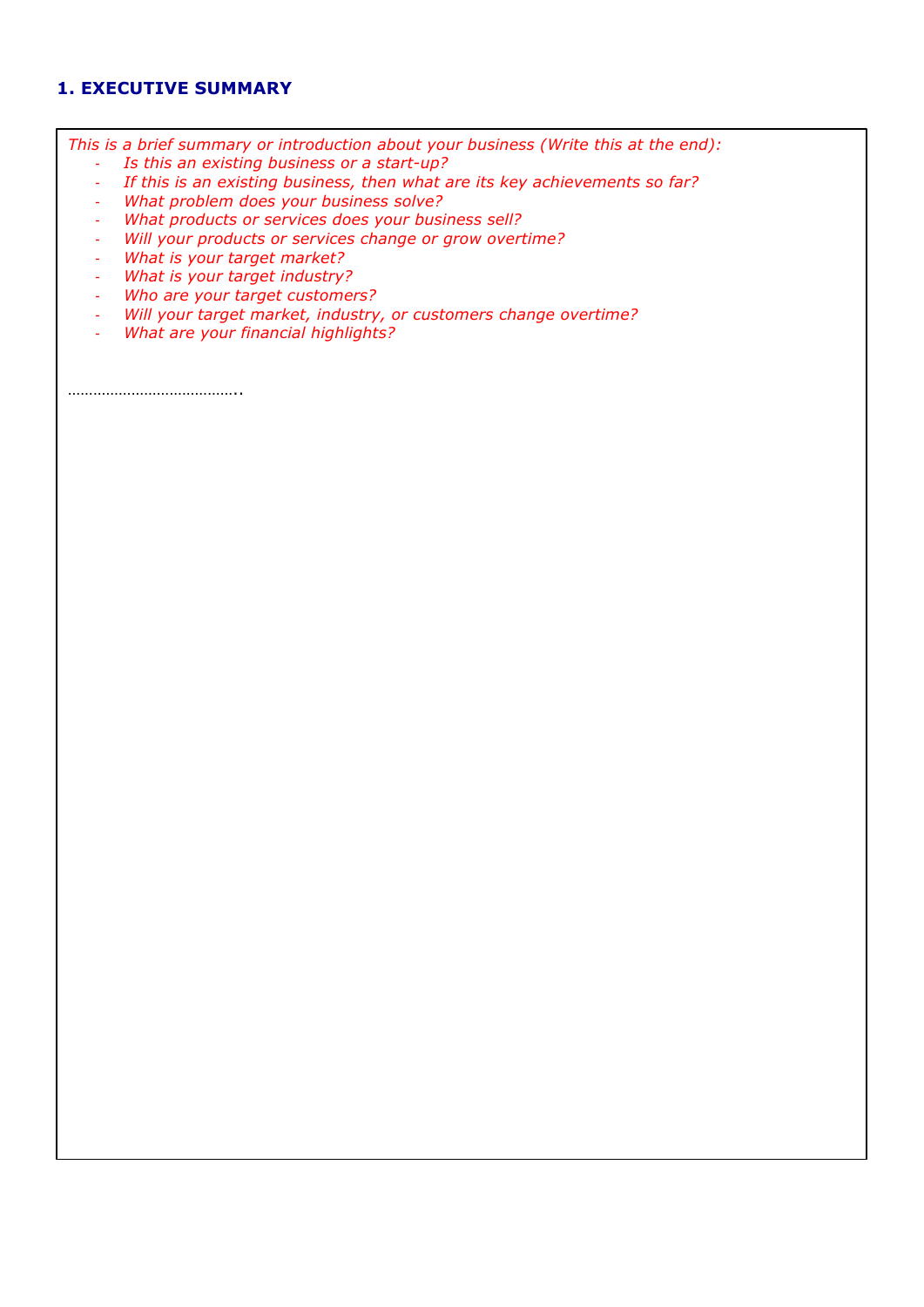### **2. BUSINESS DETAILS AND STRUCTURE**

**Business Name:**

…………………………………..

**Business Address:**

…………………………………..

**Website Address:**

…………………………………..

**Telephone Number:**

…………………………………..

**Business Structure & Legal Status:** *(Sole Trader/ Proprietorship, Partnership, Private Limited Company, Public Limited Company)*

……………………………………………